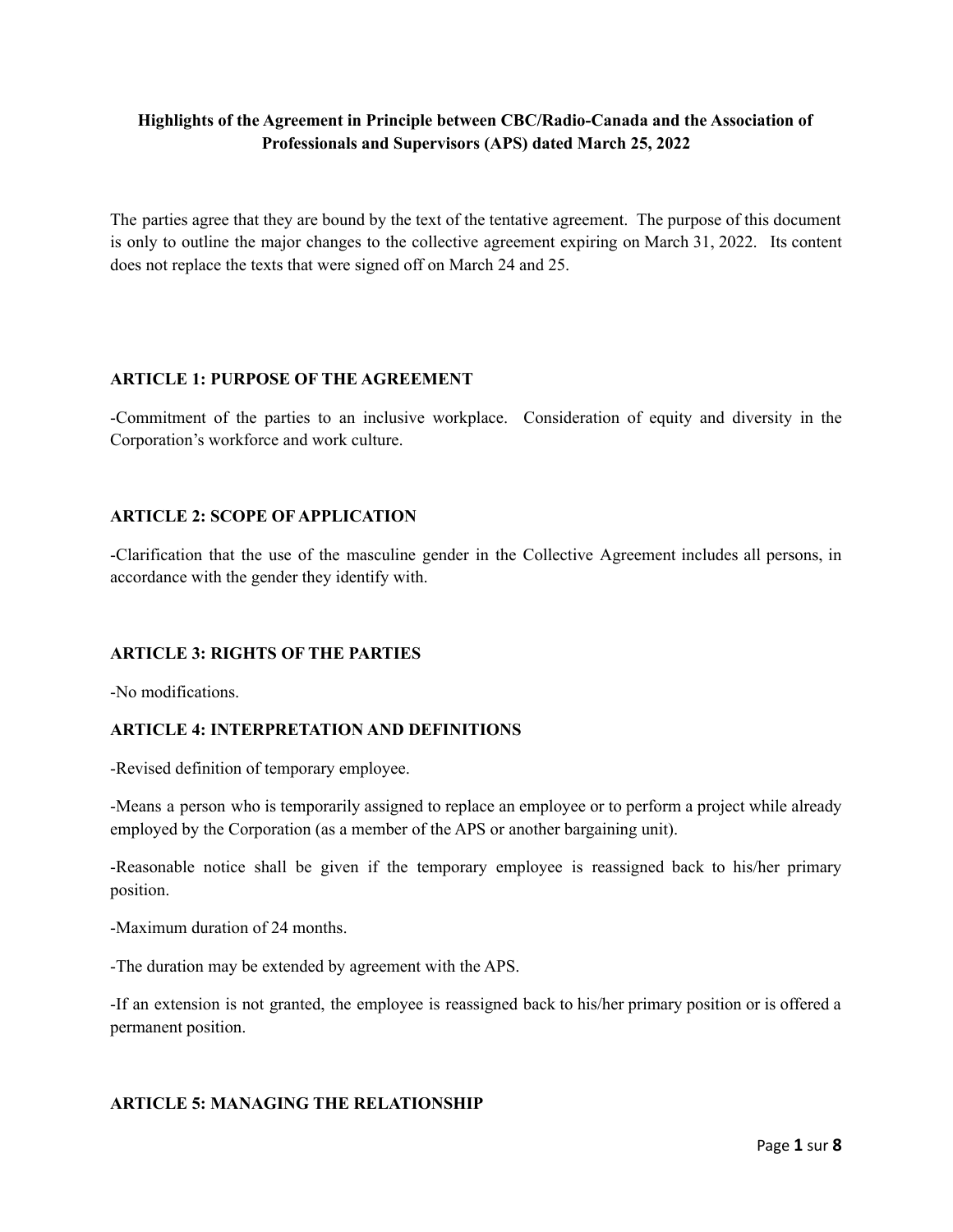-Increased frequency of the National Joint Committee (every 3 months).

-Between each National Joint Committee meeting, the parties shall maintain regular meetings to discuss their respective concerns.

## **ARTICLE 6: UNION DUES CHECK-OFF**

-No changes.

-

**-**

-

-

## **ARTICLE 7: ACCESS TO CORPORATE PREMISES**

-Simplification of the text provided for in Article 7.3: need to obtain prior approval from the Corporation to use its facilities, means of communication or reproduction.

#### **ARTICLE 8: INFORMATION**

-APS shall make available to members an electronic copy of the Collective Agreement.

#### **ARTICLE 9: RELEASE FOR UNION ACTIVITIES**

- -Revised notice periods prior to granting a release for union activities.

#### **ARTICLE 10: PERFORMANCE REVIEW AND APPRAISAL**

-The Corporation shall provide employees written feedback on their performance appraisal, the performance rating assigned to them, and the applicable salary increase for the upcoming year. -If an employee disagrees with his or her performance appraisal, he or she may provide written feedback to his or her manager.

-The employee's comments will be kept on file and will remain accessible.

**ARTICLE 11: TRAINING AND DEVELOPMENT**

-As part of the annual review process, special attention will be given to training aimed at developing employees' technical knowledge.

## **ARTICLE 12: CAREER PLANNING**

-Managers and employees are to consider employees' professional interests and the Corporation's priorities when discussing training opportunities.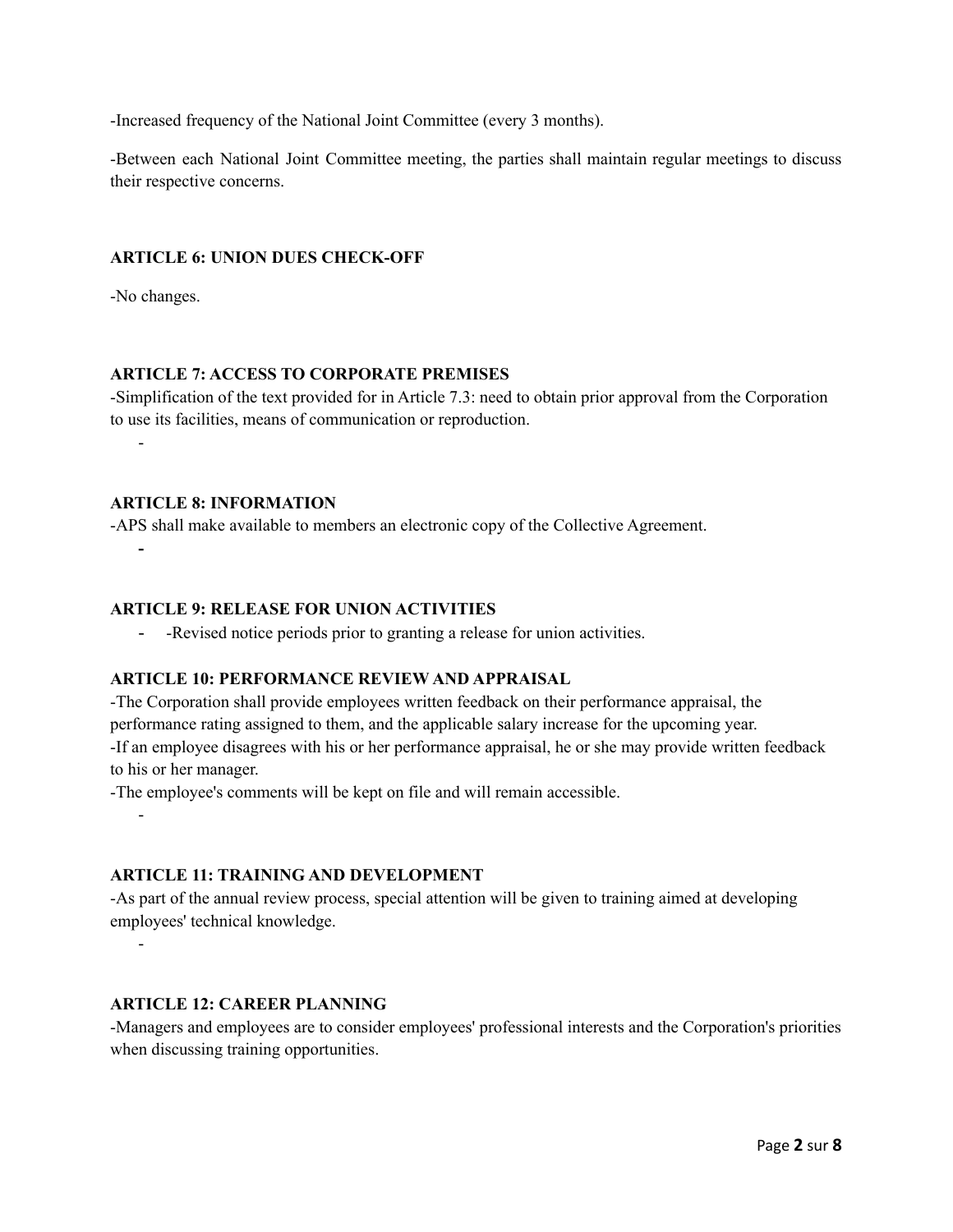-Training shall include, but not be limited to, updating employees' skills and meeting the Corporation's strategic plans and priorities.

#### **ARTICLE 13: POSTING OF VACANCIES**

-Added reference to Appendix C - Staffing.

**-**

-

## **ARTICLE 14: CONTRACT EMPLOYEES**

-Clarification of the process leading to permanent status for a contractual employee.

-Three (3) years of continuous service in the same job title, in the same salary band and in the same professional mandate.

-Professional mandate is defined as: same employee replacement or same project.

-The change in organizational structure will not affect the accumulation of the three (3) years of continuous service if the nature of the mandate remains unchanged.

-An offer may be made in advance of the deadline to a contractual employee who, although he or she has accumulated three (3) years of continuous service, does not meet all of the conversion criteria (this decision is made at the discretion of the Corporation).

-The employee may express an interest in converting his/her employment status (the conversion decision is at the discretion of the Corporation).

-Possibility of extending the contract term beyond the three (3) year period after discussion with the APS. -The offer to convert from contract to permanent status will only be made once (except as provided in the Letter of Agreement - Conversion from Contract to Permanent Status).

-A contractual employee who has declined the offer of conversion of status may subsequently be offered a new permanent offer by the Corporation or express interest in conversion of employment status (this decision is made at the discretion of the Corporation).

-Once (1) a year, within the framework of the National Joint Committee, the parties shall review the situation of contractual employees.

-Any particular situation involving contractual employees may be discussed at the meetings provided for in Article 5 (Managing the Relationship).

# **ARTICLE 15: OUTSOURCING**

-No changes.

# **ARTICLE 16: WORKFORCE ADJUSTMENT AND LAY-OFF**

-Subject to the following conditions, if the Workforce Adjustment Committee determines that an applicant has the appropriate skills and abilities to perform the duties, the applicant shall be invited to an interview. -A permanent employee affected by the Workforce Adjustment situation shall be invited to an interview to fill a vacant position if the position held by the employee at the time of the abolition of his or her position corresponds to the same job title, the same salary range and requires equivalent professional experience to the position to be filled.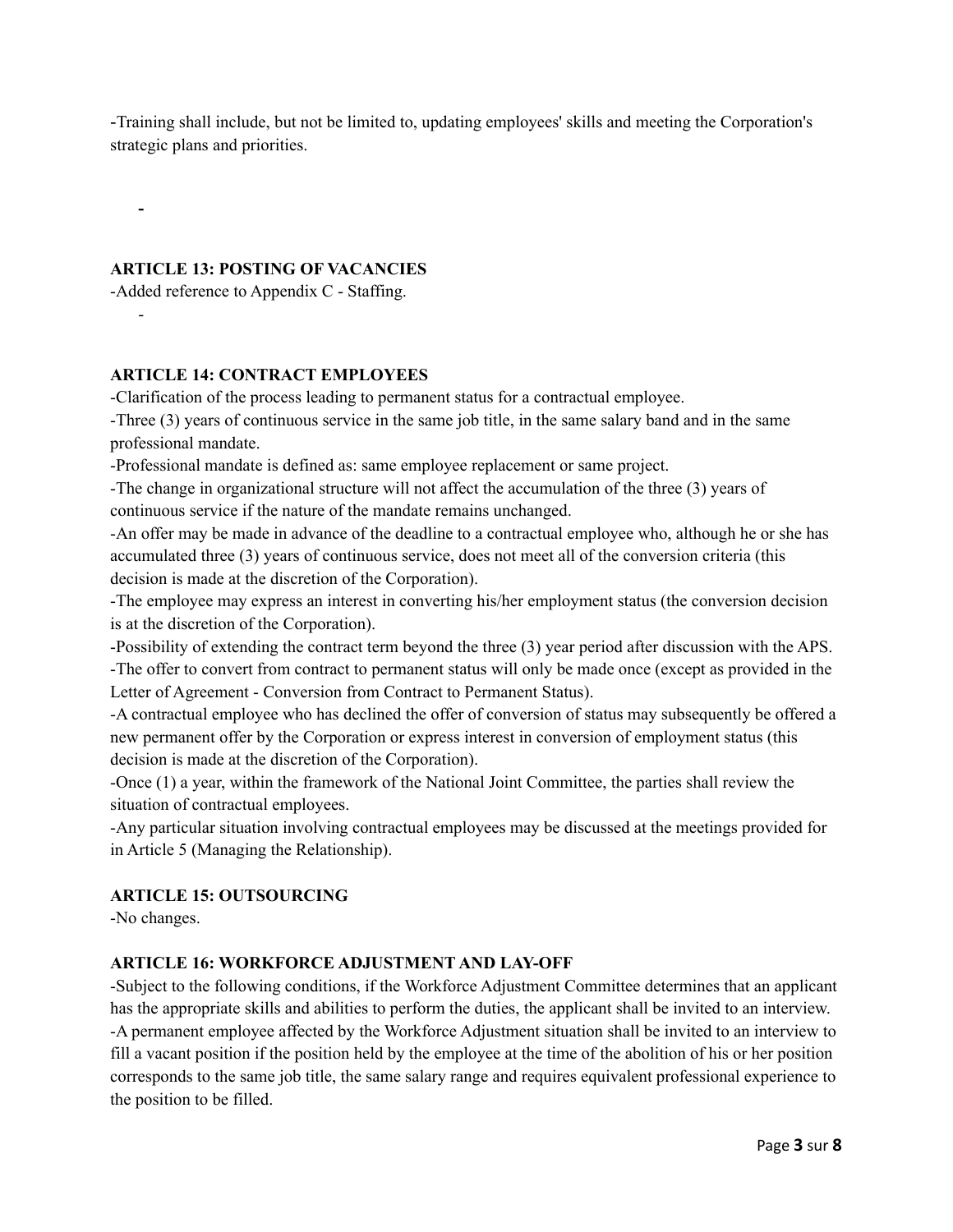-The Corporation will consider the skills and abilities of the permanent employee affected by the Workforce Adjustment before hiring from outside.

-Where the skills and abilities are equal, the employee affected by the Workforce Adjustment shall be selected.

-Where the employee affected by the Workforce Adjustment wishes to benefit from preferential hiring in another Corporation location, he or she must, prior to the work of the Workforce Adjustment Committee, specify to APS representatives the location to be considered. The employee must also confirm his/her ability to meet operational requirements at the location and at the time as determined by the Corporation. -As long as at least three (3) employees are affected by a redundancy notice, the Workforce Adjustment Committee shall meet on a weekly basis or, if agreed upon, according to another timeframe determined by the parties.

# **ARTICLE 17: TECHNOLOGICAL CHANGE**

-No changes.

# **ARTICLE 18: ORGANIZATION OF WORK**

-In addition to compensation provided in Article 18.3 a) and b), employees shall receive, for the first two thousand (2,000) hours they are "on-call", compensation of \$2.00 per hour.

-Beyond the first two thousand (2,000) hours of "on-call" time, compensation shall be paid at \$3.00 per hour.

-Unless agreed upon by the employee and his/her manager, the number of "on-call" hours for an employee shall not exceed four thousand (4,000) hours per year.

# **ARTICLE 19: GRIEVANCE AND ARBITRATION PROCEDURES**

-Technical changes made.

-

# **ARTICLE 20: STUDENT PROGRAMS**

-Student programs allow for: the completion of an approved internship from a recognized educational institution; part-time work related to a program of study in which the student is enrolled.

# **ARTICLE 21: CONSULTATIVE COMMITTEE ON STAFF BENEFITS**

-Any changes to the operation of the CCSB will be incorporated into the text of the Collective Agreement as appropriate.

-In the meantime, the parties maintain the status quo with respect to the operation of the CCSB.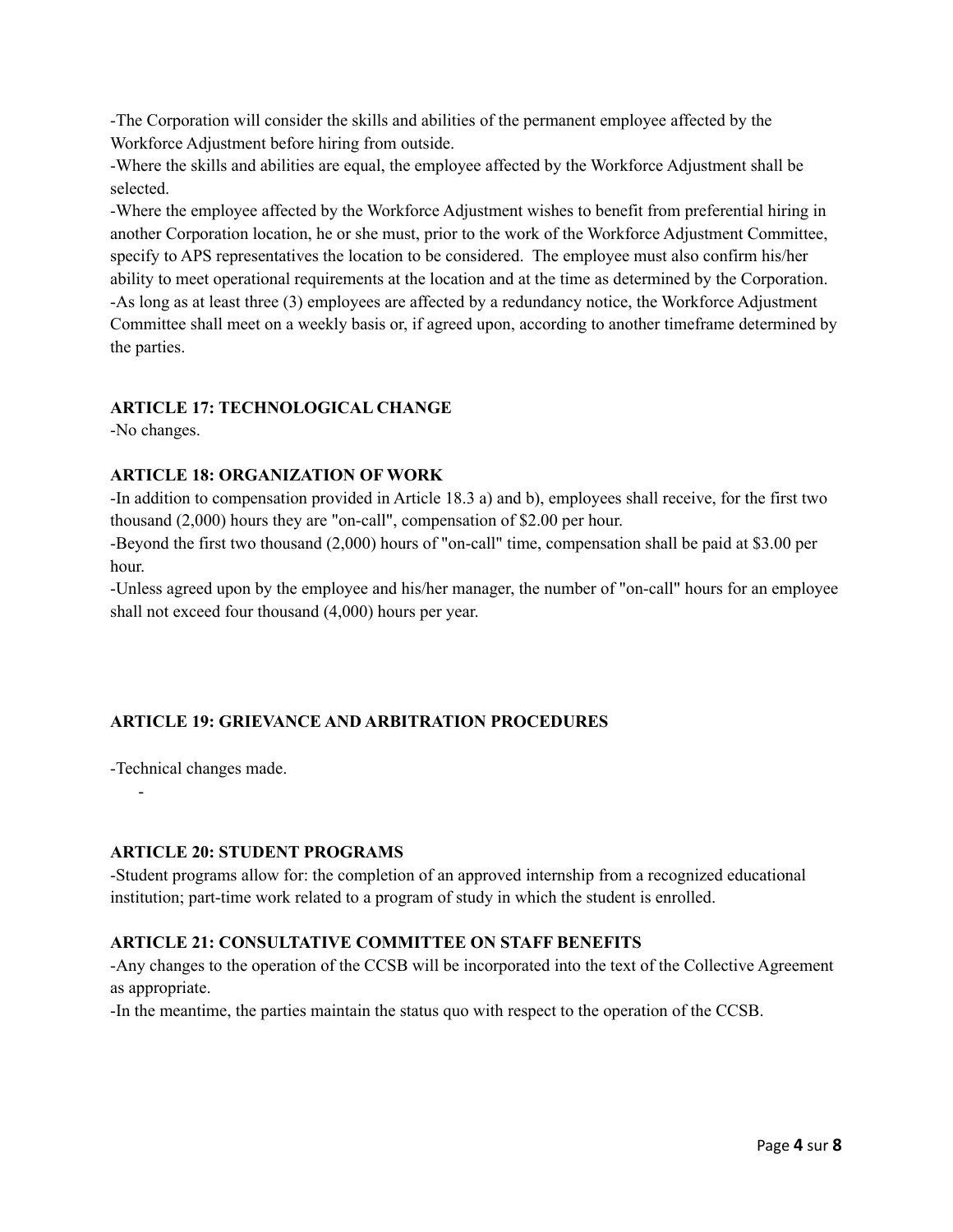# **ARTICLE 22: REPRESENTATION**

-Technical changes made.

#### **ARTICLE 23: EFFECTIVE DATE AND DURATION**

-The Collective Agreement shall become effective on April 1, 2022, and shall continue until March 31, 2025.

#### **APPENDIX A: EMPLOYMENT CONTRACT**

-Technical and other minor changes.

#### **APPENDIX B: GRIEVANCE**

-No changes.

# **APPENDIX C: STAFFING**

-Revision of text regarding equity, diversity and inclusion goals. -Internal candidates who do not meet the minimum qualifications will be verbally informed that they are not being considered.

#### **APPENDIX D: WORKFORCE ADJUSTMENT**

-Appendix deleted. Sections integrated into Article 16 and/or Appendix E where necessary.

#### APPENDIX E: WORKFORCE ADJUSTMENT PROCEDURES

-Employees who are laid off shall receive a lump sum payment of one week's pay for each four (4) month period of service, or major portion of such period, to a maximum of eighty-four (84) weeks.

#### **APPENDIX F: ANNUAL LEAVE**

-Reference to corporate policy: Rules and Procedures on Annual Leave.

#### **APPENDIX G: SALARY REVIEW**

-Value of salary revision budget not less than 1.5%.

-Discretionary budget used, on a priority basis, for employees whose salaries are within the entry zone of their salary range or, in some cases, for employees who are performing well (meeting the Corporation's expectations) in their position and whose salaries are within the reference zone and below the mid-point of their salary range, for a maximum annual spend of 0.8%.

-Reaching the mid-point of their salary range: at the beginning of the eighth year within the same salary band; meets performance expectations for each of the previous years leading up to this timeframe.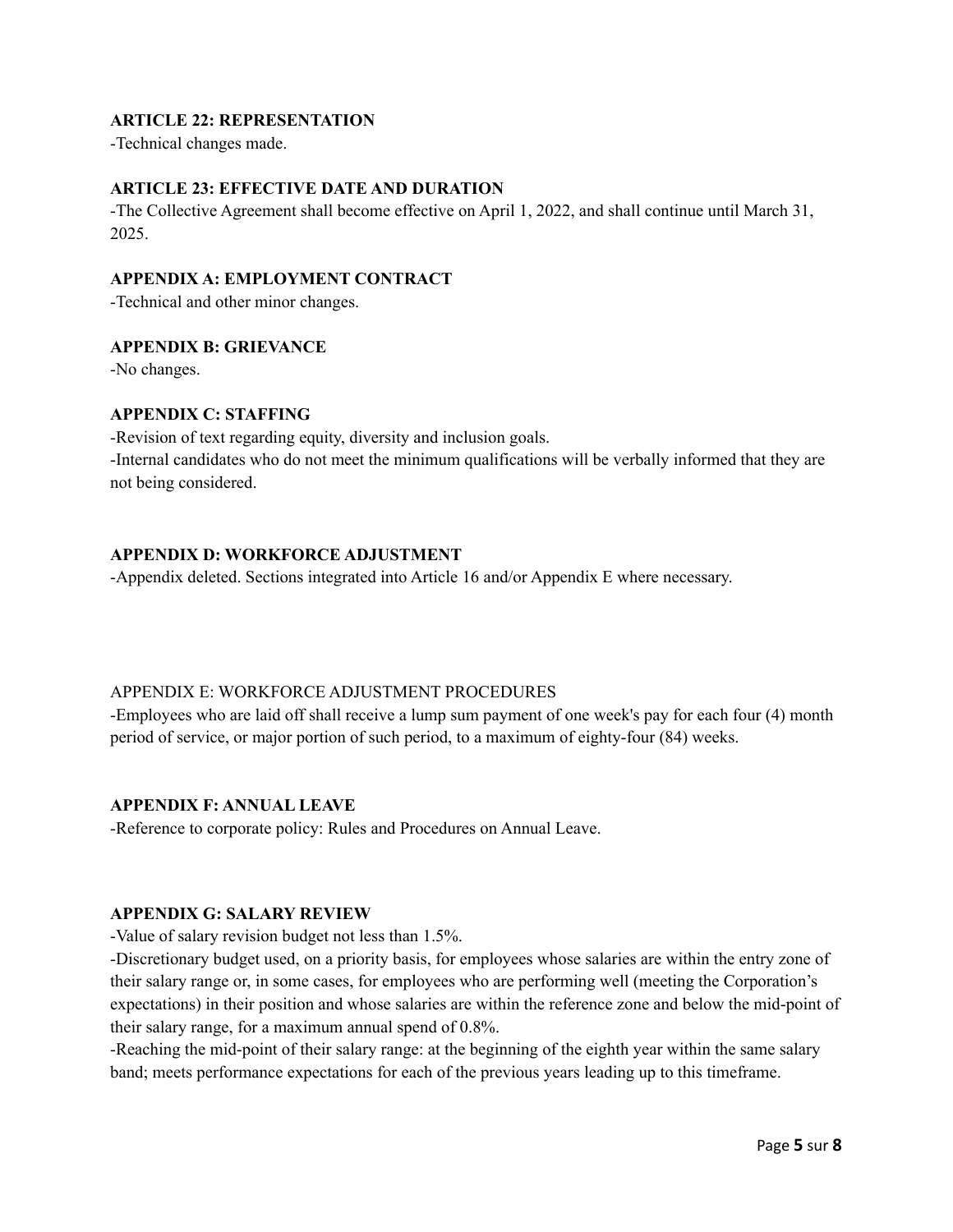-An employee who fails to reach the mid-point of his/her salary range while meeting the terms and conditions will have his/her salary adjusted to the mid-point of his/her salary range.

-An employee who fails to reach the mid-point of his/her salary range because he/she has not met the performance expectations established in one or more previous years leading up to the above-noted timeframe shall have the above-noted timeframe extended by a number of years equivalent to the years in which he/she did not meet the performance expectations.

-The starting point used to calculate the beginning of the eighth year shall be the employee's start date of employment in the same pay band.

-The salary of an employee who is temporarily assigned or promoted to a position with a higher salary range than the primary assignment, or the position held prior to the one obtained, will be reviewed to take into consideration, among other things: experience relevant to the assignment or new position, positioning within the new salary range, comparables with peers, and available budgets.

-Removal of the 0.1% paid to the Health Care Fund.

# **APPENDIX H: MEDICAL CERTIFICATES**

-No changes.

# **APPENDIX I: MEMORANDUM OF UNDERSTANDING - NORMAL WORK DAYS**

-No changes.

#### **LETTER OF AGREEMENT - CONVERSION FROM CONTRACT TO PERMANENT STATUS**

-Within sixty (60) days of the signing of the new Collective Agreement, the Parties shall meet to identify contract employees who have completed three (3) years of continuous service in the same job title, salary band and professional mandate.

-The parties shall not consider the possibility that the affected employees may have received a conversion offer in the past.

-The Corporation will send a letter to the affected employees outlining the conversion offer.

# **LETTER OF AGREEMENT - TELEWORKING**

-An employee who wishes to obtain a telework agreement may, in addition to completing the application process determined by the Corporation, meet with his or her manager to explain the nature of the request and to communicate his or her expectations.

-The manager shall take into consideration the Corporation's directions, the component's guidelines and the comments made by the employee.

-For a period of one (1) year following the signing of this Collective Agreement, the parties shall meet monthly to discuss the development of teleworking within the Corporation.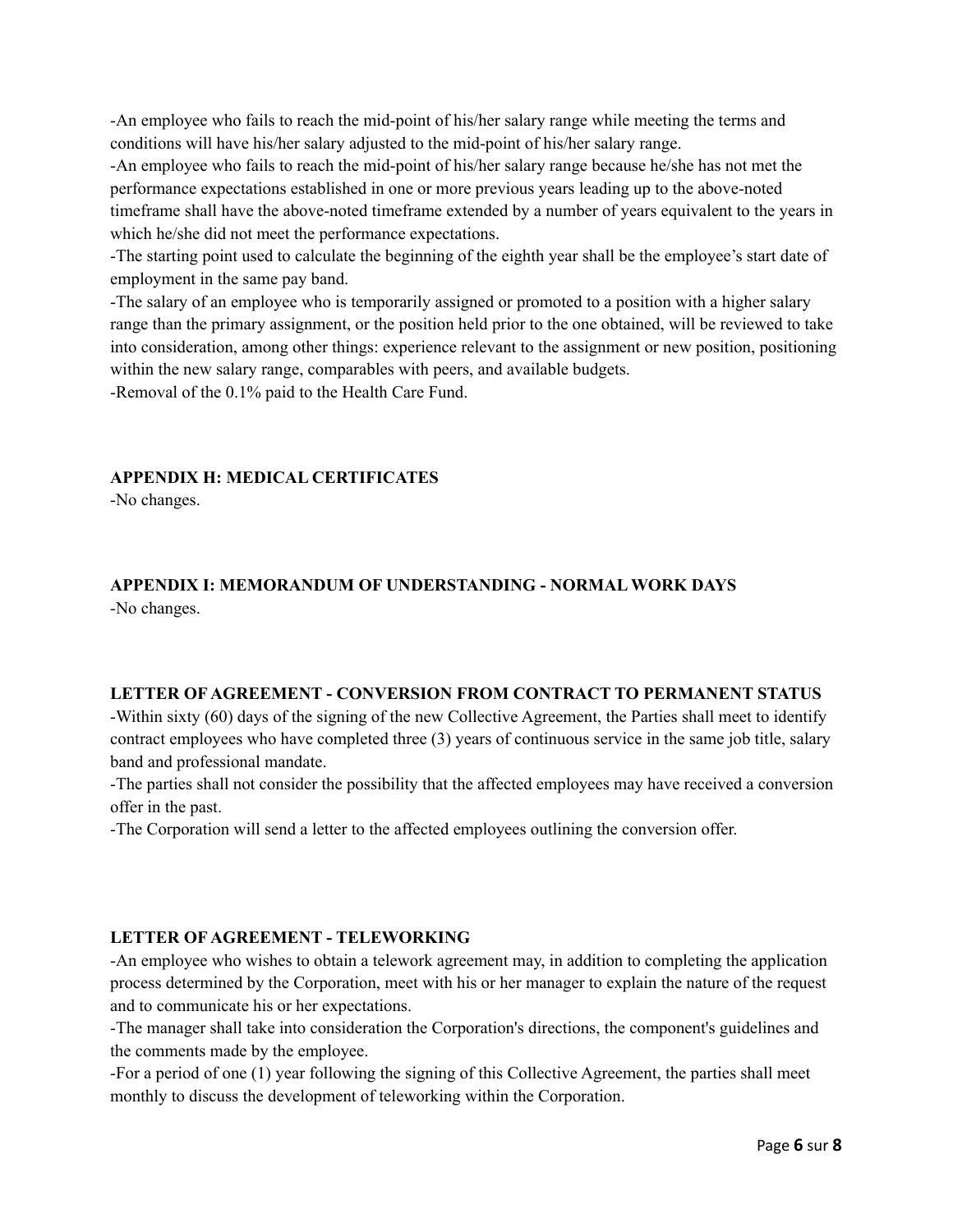-The APS may ask the Corporation to present the teleworking guidelines adopted by the various departments of the organization.

-The APS may also ask questions to the Corporation's representatives on the application of these guidelines.

-At the request of the APS and with the agreement of the employee concerned, the representatives of the Corporation shall transmit to the Association the reasons for any decision refusing, or approving in part, a teleworking request made by the employee in question.

-The APS may make comments which will be forwarded to the employee's manager.

-Prior to the expiration of the time period provided for in the preceding paragraph, the Parties shall assess the need for further follow-up meetings.

# **LETTER OF AGREEMENT - AVERAGING OF HOURS OF WORK**

-Within sixty (60) days of the signing of the new Collective Agreement, the Parties shall establish a working committee to make recommendations on issues related to averaging of hours of work.

# **LETTER OF UNDERSTANDING - 5% ABOVE MID-point**

-At the beginning of the sixteenth (16th) year in the same salary band, an employee's salary shall be at least five percent (5%) above the mid-point of the same salary band: if he/she meets the performance expectations for each of the previous eight (8) years leading up to this timeframe.

-If the employee's salary is not five percent (5%) above the mid-point of his/her salary range while meeting the performance expectations, then the employee's salary will be adjusted to be five percent (5%) above the mid-point of his/her salary range.

-An employee whose salary is not five percent (5%) above the mid-point of his/her salary range because he/she has not met the performance expectations established by the Corporation in one or more previous years leading up to the above-noted timeframe, shall have the timeframe extended by a number of years equivalent to the years in which he/she did not meet the performance expectations.

# **LETTER OF AGREEMENT - SALARY ADJUSTMENT**

-For the duration of the Collective Agreement and in addition to the amounts provided for in paragraphs 1) and 2) of Appendix G (Salary Review), the Corporation shall provide a total additional discretionary budget of one (1) million dollars (\$1,000,000.00) for salary adjustments.

-The Parties agree that this budget shall be used at the sole discretion of the Corporation.

-It is intended, among other things, to encourage employees who are members of the APS and who demonstrate sustained performance to meet the objectives set out in paragraph 3) of Appendix G (Salary Review) of the Collective Agreement.

-The Corporation may also use the budget provided to recognize the role and development of certain APS employees regardless of their position within their salary band.

-The budget must be fully utilized by March 31, 2025.